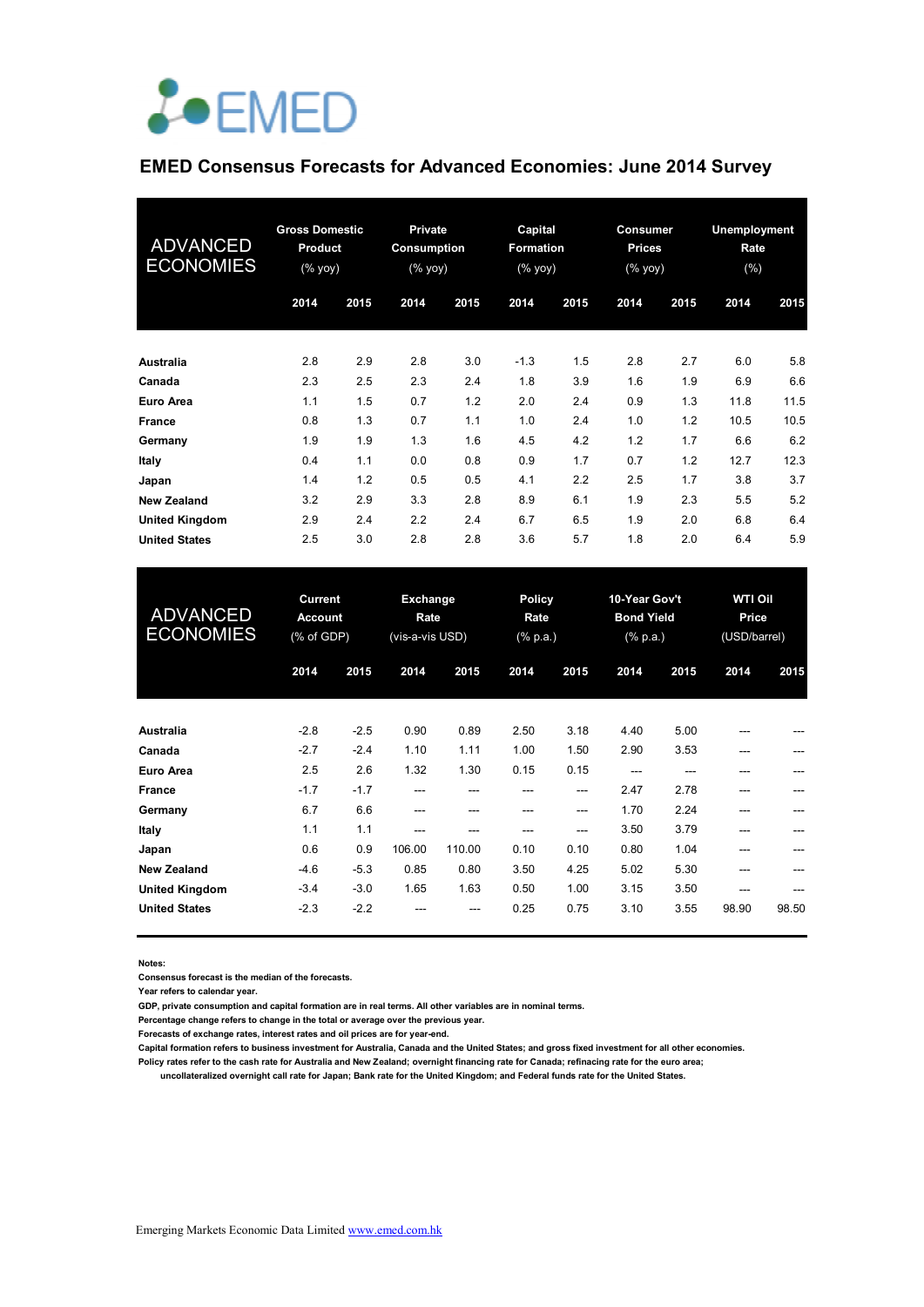

#### **EMED Consensus Forecasts for Emerging Markets: June 2014 Survey**

| <b>EMERGING</b><br><b>MARKETS</b> | <b>Gross Domestic</b><br>Product<br>$(% \mathsf{Y}^{\prime }\mathsf{Y}^{\prime }\mathsf{Y}^{\prime })$ |      | Private<br>Consumption<br>(% yoy) |      | Fixed<br>Investment<br>$(% \mathsf{Y}^{\prime }\mathsf{Y}^{\prime }\mathsf{Y}^{\prime })$ |      | Consumer<br><b>Prices</b><br>$(%$ $\sqrt{)$ $\sqrt{)$ |      | Unemployment<br>Rate<br>(% ) |      |  |
|-----------------------------------|--------------------------------------------------------------------------------------------------------|------|-----------------------------------|------|-------------------------------------------------------------------------------------------|------|-------------------------------------------------------|------|------------------------------|------|--|
|                                   | 2014                                                                                                   | 2015 | 2014                              | 2015 | 2014                                                                                      | 2015 | 2014                                                  | 2015 | 2014                         | 2015 |  |
| Argentina                         | 0.6                                                                                                    | 1.8  | 1.2                               | 1.4  | $-3.5$                                                                                    | 3.2  | 25.0                                                  | 26.6 | 7.6                          | 7.5  |  |
| <b>Brazil</b>                     | 1.9                                                                                                    | 2.3  | 2.0                               | 2.1  | 0.4                                                                                       | 1.1  | 6.0                                                   | 5.8  | 5.7                          | 5.9  |  |
| Chile                             | 4.0                                                                                                    | 4.3  | 4.2                               | 4.1  | 3.4                                                                                       | 5.2  | 3.3                                                   | 3.0  | 6.1                          | 6.0  |  |
| China                             | 7.3                                                                                                    | 7.1  | 8.0                               | 8.0  | 7.3                                                                                       | 7.2  | 2.6                                                   | 3.0  | 4.1                          | 4.1  |  |
| Colombia                          | 4.6                                                                                                    | 4.5  | 4.8                               | 4.5  | 7.1                                                                                       | 7.5  | 2.8                                                   | 3.2  | 9.5                          | 9.4  |  |
| <b>Czech Republic</b>             | 2.0                                                                                                    | 2.5  | 1.2                               | 1.9  | 2.7                                                                                       | 3.1  | 1.0                                                   | 2.0  | 7.1                          | 6.8  |  |
| <b>Hong Kong</b>                  | 3.4                                                                                                    | 3.5  | 3.5                               | 4.0  | 5.0                                                                                       | 4.4  | 3.8                                                   | 3.6  | 3.3                          | 3.2  |  |
| Hungary                           | 2.3                                                                                                    | 2.0  | 1.4                               | 1.9  | 3.5                                                                                       | 3.8  | 1.0                                                   | 2.7  | 9.7                          | 8.7  |  |
| India                             | 5.1                                                                                                    | 5.6  | 4.7                               | 5.5  | 4.1                                                                                       | 5.9  | 8.1                                                   | 7.5  | ---                          | ---  |  |
| Indonesia                         | 5.4                                                                                                    | 5.7  | 5.1                               | 5.3  | 4.5                                                                                       | 6.0  | 6.2                                                   | 5.6  | 6.2                          | 6.1  |  |
| Malaysia                          | 5.0                                                                                                    | 5.0  | 6.3                               | 5.5  | 7.5                                                                                       | 7.2  | 3.3                                                   | 3.5  | 3.1                          | 3.1  |  |
| <b>Mexico</b>                     | 3.0                                                                                                    | 3.8  | 2.8                               | 4.2  | 4.3                                                                                       | 6.5  | 3.9                                                   | 3.5  | 4.6                          | 4.3  |  |
| <b>Philippines</b>                | 6.4                                                                                                    | 6.4  | 5.6                               | 5.8  | 9.0                                                                                       | 8.3  | 4.1                                                   | 3.9  | 7.0                          | 7.1  |  |
| Poland                            | 3.1                                                                                                    | 3.5  | 2.5                               | 3.1  | 4.0                                                                                       | 5.4  | 1.4                                                   | 2.2  | 12.4                         | 10.8 |  |
| Russia                            | 1.0                                                                                                    | 2.0  | 2.7                               | 2.6  | 0.7                                                                                       | 2.6  | 6.0                                                   | 5.5  | 5.7                          | 5.6  |  |
| Singapore                         | 3.8                                                                                                    | 4.0  | 2.7                               | 2.5  | 3.6                                                                                       | 4.8  | 2.5                                                   | 2.8  | 1.9                          | 2.0  |  |
| South Korea                       | 3.6                                                                                                    | 3.8  | 2.9                               | 3.1  | 4.2                                                                                       | 4.0  | 1.9                                                   | 2.5  | 3.1                          | 3.0  |  |
| Taiwan                            | 3.1                                                                                                    | 3.5  | 2.4                               | 2.5  | 3.5                                                                                       | 3.5  | 1.3                                                   | 1.8  | 4.1                          | 4.0  |  |
| <b>Thailand</b>                   | 2.5                                                                                                    | 4.1  | 1.0                               | 3.6  | $-0.3$                                                                                    | 5.3  | 2.4                                                   | 2.7  | 0.7                          | 0.9  |  |
| Turkey                            | 2.3                                                                                                    | 3.7  | 2.2                               | 2.9  | 2.1                                                                                       | 4.3  | 8.0                                                   | 6.8  | 9.7                          | 9.8  |  |

|                       |                | Money                    |                | <b>Merchandise</b> | <b>Merchandise</b> |      | Current        |        | Exchange        |       |
|-----------------------|----------------|--------------------------|----------------|--------------------|--------------------|------|----------------|--------|-----------------|-------|
| <b>EMERGING</b>       | Supply M2      |                          | <b>Exports</b> |                    | Imports            |      | <b>Account</b> |        | Rate            |       |
| <b>MARKETS</b>        |                | $(%$ (% yoy)             |                | $(%$ (% yoy)       | $(%$ (% yoy)       |      | (% of GDP)     |        | (vis-a-vis USD) |       |
|                       | 2014           | 2015                     | 2014           | 2015               | 2014               | 2015 | 2014           | 2015   | 2014            | 2015  |
|                       |                |                          |                |                    |                    |      |                |        |                 |       |
| Argentina             | 21.0           | 23.9                     | 0.3            | 1.8                | $-2.7$             | 4.2  | $-0.6$         | $-0.9$ | 9.80            | 12.45 |
| <b>Brazil</b>         | 13.5           | 14.5                     | 5.3            | 5.5                | 3.5                | 4.4  | $-3.3$         | $-3.2$ | 2.35            | 2.52  |
| Chile                 | 13.8           | 14.0                     | 4.7            | 4.3                | 3.7                | 4.2  | $-3.4$         | $-3.6$ | 540             | 545   |
| China                 | 13.0           | 12.0                     | 6.7            | 8.1                | 6.8                | 8.1  | 2.1            | 2.2    | 6.10            | 6.00  |
| Colombia              | 16.1           | 14.7                     | 4.7            | 5.5                | 6.2                | 7.3  | $-3.5$         | $-3.5$ | 1995            | 2000  |
| <b>Czech Republic</b> | $\overline{a}$ | $\overline{\phantom{a}}$ | 6.5            | 7.0                | 5.7                | 6.8  | $-1.2$         | $-1.1$ | 20.5            | 20.4  |
| <b>Hong Kong</b>      | 8.2            | 7.4                      | 6.6            | 7.4                | 7.1                | 8.0  | 2.6            | 3.1    | 7.77            | 7.78  |
| Hungary               | 4.8            | 7.6                      | 5.9            | 6.2                | 5.7                | 6.2  | 2.5            | 2.0    | 230             | 242   |
| India                 | 15.3           | 15.0                     | 9.7            | 11.0               | 6.4                | 12.0 | $-2.6$         | $-2.8$ | 60.8            | 61.6  |
| Indonesia             | 11.0           | 11.6                     | 4.5            | 5.7                | 2.2                | 4.0  | $-2.7$         | $-2.3$ | 11400           | 11400 |
| Malaysia              | 9.9            | 8.7                      | 5.4            | 5.7                | 7.0                | 7.5  | 4.1            | 4.0    | 3.25            | 3.19  |
| Mexico                | 10.0           | 12.0                     | 6.3            | 5.9                | 5.9                | 7.3  | $-1.8$         | $-1.8$ | 12.9            | 13.0  |
| <b>Philippines</b>    | 7.3            | 9.0                      | 7.6            | 5.3                | 6.5                | 8.0  | 3.0            | 2.8    | 43.8            | 43.5  |
| Poland                | 6.7            | 8.5                      | 5.7            | 7.2                | 5.5                | 7.0  | $-1.9$         | $-2.2$ | 3.09            | 3.16  |
| Russia                | 12.5           | 13.8                     | 1.7            | 1.8                | 4.3                | 4.7  | 1.6            | 1.1    | 36.0            | 36.5  |
| Singapore             | 6.1            | 4.2                      | 4.4            | 5.7                | 4.0                | 4.5  | 17.4           | 17.5   | 1.27            | 1.27  |
| South Korea           | 6.4            | 8.3                      | 6.5            | 7.0                | 6.1                | 7.1  | 4.5            | 3.9    | 1040            | 1023  |
| Taiwan                | 5.6            | 5.9                      | 4.6            | 6.1                | 4.0                | 5.8  | 10.0           | 9.0    | 30.0            | 29.8  |
| <b>Thailand</b>       | 7.0            | 8.0                      | 4.0            | 6.0                | 2.1                | 6.7  | 0.7            | 0.5    | 33.0            | 33.5  |
| Turkey                | 14.6           | 18.0                     | 6.4            | 5.6                | 4.0                | 5.6  | $-6.0$         | $-6.3$ | 2.17            | 2.21  |
|                       |                |                          |                |                    |                    |      |                |        |                 |       |

**Notes:** 

**Consensus forecast is the median of the forecasts.**

Year refers to calendar year except for India for which fiscal year (April to March) is used.<br>GDP, private consumption and fixed investment are in real terms. All other variables are in nominal terms.<br>Percentage change ref

Emerging Markets Economic Data Limited www.emed.com.hk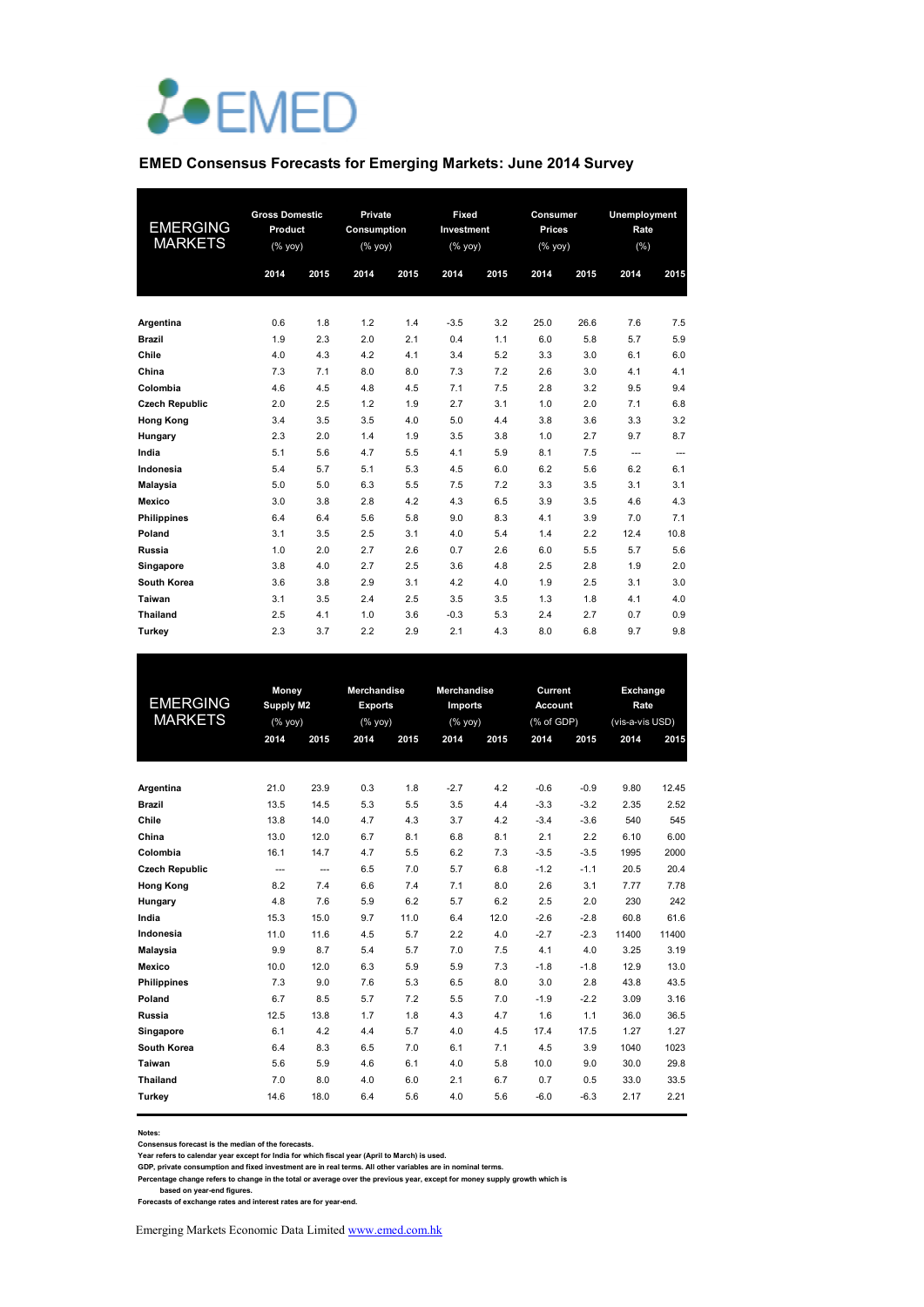

# **EMED Consensus Forecasts for the United States: June 2014 Survey**

| <b>UNITED STATES</b>                             | <b>Gross Domestic</b><br><b>Product</b><br>$(\%$ yoy) |            | <b>Consumer</b><br><b>Prices</b><br>(% yoy) |                          | <b>UNITED STATES</b>                | <b>Gross Domestic</b><br><b>Product</b><br>$(\sqrt[6]{6}$ yoy) |                               |            | Consumer<br><b>Prices</b><br>(% yoy) |  |
|--------------------------------------------------|-------------------------------------------------------|------------|---------------------------------------------|--------------------------|-------------------------------------|----------------------------------------------------------------|-------------------------------|------------|--------------------------------------|--|
|                                                  | 2014                                                  | 2015       | 2014                                        | 2015                     |                                     | 2014                                                           | 2015                          | 2014       | 2015                                 |  |
|                                                  |                                                       |            |                                             |                          |                                     |                                                                |                               |            |                                      |  |
| <b>ABN AMRO</b>                                  | 2.7                                                   | 3.8        | 1.6                                         | 2.0                      | <b>JCER</b>                         | 2.5                                                            | 2.8                           | 2.6        | 2.1                                  |  |
| <b>Action Economics</b>                          | 2.1                                                   | 2.9        | 1.7                                         | 2.0                      | <b>KBC</b>                          | 2.7                                                            | 3.0                           | 1.5        | 2.1                                  |  |
| <b>AIB Global Treasury</b>                       | 2.5                                                   | 3.0        | 1.7                                         | 2.0                      | <b>Kiel Economics</b>               | 2.1                                                            | 3.0                           | 1.9        | 2.6                                  |  |
| Allianz                                          | 2.4                                                   | 2.7        | 1.8                                         | 2.1                      | Korea Investment & Securities       | 2.8                                                            | $\sim$                        | 1.4        | $\overline{a}$                       |  |
| Asiya Investments                                | 2.5                                                   | 3.0        | 1.6                                         | 1.8                      | <b>Mesirow Financial</b>            | 2.2                                                            | 3.1                           | 1.9        | 1.7                                  |  |
| <b>Bank Julius Baer</b>                          | 2.1                                                   | 3.0        | 1.7                                         | 2.0                      | <b>Moody's Analytics</b>            | 2.4                                                            | 3.8                           | 1.9        | 2.3                                  |  |
| <b>Bank of Ireland</b>                           | 2.8                                                   | $---$      | 1.4                                         | $\overline{\phantom{a}}$ | Morgan Keegan                       | 2.5                                                            | $\overline{\phantom{a}}$      | 2.1        | ---                                  |  |
| <b>Barclays Capital</b>                          | 1.9                                                   | 2.6        | 2.0                                         | 2.1                      | <b>Mortgage Bankers Association</b> | 2.3                                                            | 2.7                           | 1.9        | 2.4                                  |  |
| <b>BayernLB</b>                                  | 2.9                                                   | 3.0        | 1.5                                         | 1.8                      | <b>NAR</b>                          | 2.1                                                            | 2.9                           | 2.5        | 3.5                                  |  |
| <b>BBVA</b>                                      | 2.5                                                   | 2.5        | 1.8                                         | 2.2                      | <b>National Bank of Canada</b>      | 2.7                                                            | 2.8                           | 1.8        | 1.9                                  |  |
| <b>BHF Bank</b>                                  | 2.7                                                   | $\sim$     | 1.9                                         | $\sim$                   | <b>Natixis</b>                      | 2.2                                                            | 2.7                           | 1.7        | 1.8                                  |  |
| <b>BMO Capital Markets</b>                       | 2.2                                                   | 3.1        | 1.8                                         | 2.0                      | <b>NIESR</b>                        | 2.7                                                            | 2.9                           | 1.4        | 2.0                                  |  |
| <b>BNP Paribas</b>                               | 2.0                                                   | 2.8        | 1.5                                         | 1.8                      | <b>NLI Research Institute</b>       | 2.3                                                            | 3.0                           | 1.6        | 1.8                                  |  |
| <b>BWC Capital Markets</b>                       | 2.5                                                   | ---        | 2.0                                         | ---                      | Nordea                              | 3.0                                                            | $\hspace{1.5cm} \textbf{---}$ | 1.8        | $\overline{a}$                       |  |
| <b>Capital Economics</b>                         | 2.2                                                   | 3.0        | 1.7                                         | 2.0                      | <b>Northern Trust</b>               | 2.2                                                            | 3.4                           | 1.7        | 1.8                                  |  |
| <b>CIBC World Markets</b>                        | 2.7                                                   | 3.1        | 2.0                                         | 2.4                      | <b>OCBC Bank</b>                    | 2.5                                                            | $\overline{a}$                | 1.7        | $\sim$                               |  |
| Citigroup                                        | 2.3                                                   | 3.1        | 1.5                                         | 1.8                      | <b>PNC</b>                          | 2.4                                                            | 2.7                           | 1.8        | 2.1                                  |  |
| <b>Comerica Bank</b>                             | 2.0                                                   | 3.0        | 1.8                                         | 2.1                      | Prometeia                           | 2.3                                                            | 2.9                           | 1.8        | 1.5                                  |  |
| Commerzbank                                      | 2.8                                                   | 3.0        | 1.5                                         | 1.9                      | <b>Raymond James</b>                | 2.1                                                            | 3.0                           | 1.7        | 1.9                                  |  |
| <b>Credit Agricole</b>                           | 2.7                                                   | 3.0        | 1.5                                         | 1.9                      | <b>ROBECO</b>                       | 2.7                                                            | 3.0                           | 1.7        | 2.0                                  |  |
| <b>Credit Suisse</b>                             | 2.0                                                   | 3.0        | 1.8                                         | 2.0                      | Royal Bank of Canada                | 2.3                                                            | 3.2                           | 1.7        | 1.9                                  |  |
| Daiwa Institute of Research                      | 2.7                                                   | ---        | 2.2                                         | ---                      | <b>Schroders</b>                    | 2.6                                                            | 2.9                           | 1.8        | 1.9                                  |  |
| Danske Bank                                      | 3.0                                                   | 3.4        | 1.2                                         | 1.7                      | <b>Scotia Capital</b>               | 2.4                                                            | 3.2                           | 2.0        | 2.1                                  |  |
| <b>DBS Bank</b>                                  | 2.2                                                   | 2.3        | 1.7                                         | 1.9                      | <b>Societe Generale</b>             | 2.5                                                            | 3.3                           | 2.0        | 2.6                                  |  |
| Deka Bank                                        | 2.4                                                   | 2.9        | 1.8                                         | 2.0                      | <b>Standard &amp; Poor's</b>        | 2.5                                                            | 3.2                           | 1.9        | 1.5                                  |  |
| Desjardins                                       | 2.4                                                   | 3.1        | 1.8                                         | 2.1                      | <b>Standard Chartered</b>           | 2.4                                                            | 2.7                           | 1.4        | 1.9                                  |  |
| <b>DIW</b>                                       | 2.2                                                   | 3.1        | 1.6                                         | 2.1                      | <b>TD Economics</b>                 | 2.7                                                            | 3.2                           | 1.7        | 2.0                                  |  |
| DnB NOR                                          | 2.7                                                   | 3.0        | 1.9                                         | 2.0                      | <b>UniCredit Group</b>              | 2.6                                                            | $\overline{a}$                | 2.5        | $\sim$                               |  |
| DZ Bank                                          | 2.6<br>2.5                                            | 2.9<br>2.7 | 1.9<br>1.5                                  | 2.3<br>1.8               | <b>UOB</b>                          | 3.0<br>2.0                                                     | 3.2<br>2.9                    | 1.7<br>1.9 | 2.0<br>2.2                           |  |
| <b>Erste Group Bank AG</b>                       | 2.8                                                   | 3.2        | 1.7                                         | 2.0                      | <b>Wells Fargo</b>                  |                                                                |                               |            |                                      |  |
| <b>Experian Economics</b>                        | 2.1                                                   | 2.9        | 1.9                                         | 1.5                      |                                     |                                                                |                               |            |                                      |  |
| <b>Fannie Mae</b><br><b>First Trust Advisors</b> | 2.0                                                   | 3.0        | 1.8                                         | 2.3                      | <b>CONSENSUS</b>                    |                                                                |                               |            |                                      |  |
| <b>Freddie Mac</b>                               | 2.8                                                   | 3.3        | 2.0                                         | 2.0                      | Median                              | 2.5                                                            | 3.0                           | 1.8        | 2.0                                  |  |
| Handelsbanken                                    | 2.7                                                   | 2.9        | 1.8                                         | 2.1                      | Mean                                | 2.5                                                            | 3.0                           | 1.8        | 2.0                                  |  |
| ING                                              | 3.5                                                   | 2.9        | 2.0                                         | 2.5                      |                                     | 3.5                                                            | 3.8                           | 2.6        | 3.5                                  |  |
|                                                  | 2.8                                                   | 3.0        | 2.0                                         | 2.0                      | High<br>Low                         | 1.9                                                            | 2.3                           | 1.2        | 1.5                                  |  |
| Intesa Sanpaolo<br><b>ITOCHU Institute</b>       | 2.4                                                   | 2.6        | 1.7                                         | 1.8                      | <b>Standard Deviation</b>           | 0.3                                                            | 0.3                           | 0.3        | 0.3                                  |  |
| Continues in the next column                     |                                                       |            |                                             |                          |                                     |                                                                |                               |            |                                      |  |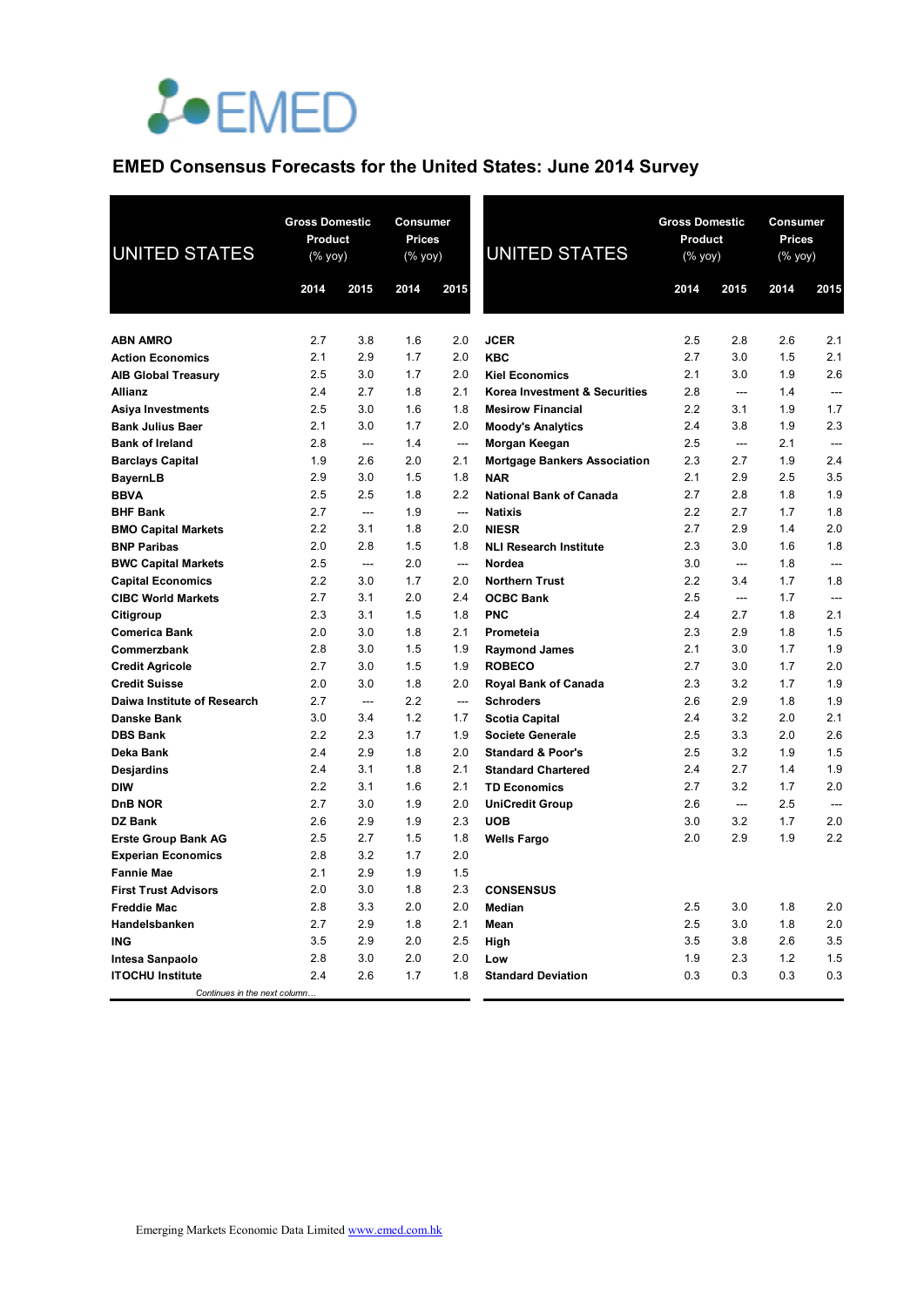

## **EMED Consensus Forecasts for the Euro Area: June 2014 Survey**

| <b>EURO AREA</b>                    | <b>Gross Domestic</b><br>Product<br>$(\%$ yoy) |                | Consumer<br>Prices<br><b>EURO AREA</b><br>(% yoy) |                          | <b>Gross Domestic</b><br>Product<br>(% yoy) |            | Consumer<br>Prices<br>(% yoy) |            |                |
|-------------------------------------|------------------------------------------------|----------------|---------------------------------------------------|--------------------------|---------------------------------------------|------------|-------------------------------|------------|----------------|
|                                     | 2014                                           | 2015           | 2014                                              | 2015                     |                                             | 2014       | 2015                          | 2014       | 2015           |
|                                     |                                                |                |                                                   |                          |                                             |            |                               |            |                |
| <b>ABN AMRO</b>                     | 1.3<br>1.2                                     | 1.8            | 0.6                                               | 0.8<br>1.3               | Intesa Sanpaolo<br><b>KBC</b>               | 1.1<br>1.2 | 1.3                           | 1.1        | 1.4<br>1.3     |
| <b>Action Economics</b>             |                                                | 1.6            | 0.9                                               |                          |                                             |            | 1.7                           | 0.8        |                |
| <b>AIB Global Treasury</b>          | 1.1                                            | 1.5            | 0.9                                               | 1.3                      | <b>Kiel Economics</b>                       | 1.0        | 1.7                           | 0.8        | 1.5            |
| <b>Allianz</b>                      | 1.2                                            | 1.5            | 0.8                                               | 1.5                      | Korea Investment & Securities               | 1.2        | $\overline{a}$                | 0.9        | ---            |
| <b>Asiya Investments</b>            | 0.4                                            | 1.0            | 0.8                                               | 1.2                      | <b>Mizuho Securities</b>                    | 1.0        | 1.3                           | 0.7        | 0.9            |
| <b>Bank Julius Baer</b>             | 1.1                                            | 1.4            | 0.6                                               | 1.1                      | Monte Dei Paschi Di Siena                   | 1.0        | 1.6                           | 0.7        | 1.2            |
| <b>Bank of Ireland</b>              | 1.2                                            | $---$          | 0.9                                               | $\overline{\phantom{a}}$ | <b>Natixis</b>                              | 1.0        | 1.2                           | 0.6        | 1.1            |
| <b>Barclays Capital</b>             | 1.1                                            | 1.5            | 0.6                                               | 0.9                      | <b>NIESR</b>                                | 0.9        | 1.7                           | 0.2        | 1.1            |
| <b>BayernLB</b>                     | 1.1                                            | 1.1            | 0.8                                               | 1.4                      | <b>NLI Research Institute</b>               | 1.0        | 1.5                           | 1.0        | 1.4            |
| <b>BBVA</b>                         | 1.1                                            | 1.9            | 0.9                                               | 1.3                      | Nordea                                      | 1.0        | ---                           | 1.0        | ---            |
| <b>BHF Bank</b>                     | 1.0                                            | $\overline{a}$ | 1.8                                               | $\overline{\phantom{a}}$ | <b>OCBC Bank</b>                            | 1.1        | ---                           | 0.8        | $\overline{a}$ |
| <b>BMO Capital Markets</b>          | 0.9                                            | 1.3            | 0.7                                               | 1.0                      | Prometeia                                   | 1.0        | 1.4                           | 0.9        | 1.5            |
| <b>BNP Paribas</b>                  | 1.2                                            | 1.9            | 0.6                                               | 1.1                      | <b>ROBECO</b>                               | 1.1        | 1.5                           | 0.8        | 1.4            |
| <b>BWC Capital Markets</b>          | 0.8                                            | $\overline{a}$ | 1.7                                               | $\overline{\phantom{a}}$ | Royal Bank of Canada                        | 1.0        | 1.2                           | 0.6        | 0.9            |
| <b>Capital Economics</b>            | 1.0                                            | 1.5            | 0.5                                               | 0.5                      | <b>Schroders</b>                            | 1.0        | 1.4                           | 0.9        | 1.2            |
| <b>CIBC World Markets</b>           | 1.2                                            | $---$          | 2.2                                               | ---                      | <b>Scotia Capital</b>                       | 1.0        | 1.4                           | 0.9        | 1.3            |
| Citigroup                           | 1.2                                            | 1.8            | 0.6                                               | 0.9                      | Societe Generale                            | 1.0        | 1.3                           | 0.8        | 1.2            |
| Commerzbank                         | 1.0                                            | 1.1            | 0.9                                               | 1.2                      | <b>Standard &amp; Poor's</b>                | 1.0        | 1.4                           | 0.9        | 1.1            |
| <b>Credit Agricole</b>              | 1.1                                            | 1.4            | 0.9                                               | 1.3                      | <b>Standard Chartered</b>                   | 1.3        | 2.1                           | 0.9        | 1.2            |
| <b>Credit Suisse</b>                | 1.2                                            | 2.2            | 0.7                                               | 1.2                      | <b>TD Economics</b>                         | 1.2        | 1.9                           | 0.9        | 1.2            |
| <b>Danske Bank</b>                  | 1.2                                            | 1.7            | 0.7                                               | 1.1                      | <b>UniCredit Group</b>                      | 1.2        | $\overline{a}$                | 1.8        |                |
| <b>DBS Bank</b>                     | 0.7                                            | 1.0            | 1.1                                               | 1.3                      | <b>UOB</b>                                  | 1.0        | 1.4                           | 1.0        | 1.3            |
| Deka Bank                           | 1.1                                            | 1.4            | 0.8                                               | 1.3                      | <b>Wells Fargo</b>                          | 1.1        | 1.9                           | 0.6        | 1.3            |
| <b>DIW</b>                          | 1.1                                            | 1.5            | 1.0                                               | 1.3                      |                                             |            |                               |            |                |
| DnB NOR                             | 1.2                                            | 1.5            | 1.2                                               | 1.5                      |                                             |            |                               |            |                |
| DZ Bank                             | 1.0                                            | 1.4            | 0.8                                               | 1.5                      |                                             |            |                               |            |                |
| <b>Erste Group Bank AG</b>          | 1.1                                            | 1.5            | 1.0                                               | 1.2                      | <b>CONSENSUS</b>                            |            |                               |            |                |
| ETLA                                | 1.3                                            | 1.5            | 0.7                                               | 1.3                      | Median                                      | 1.1        | 1.5                           | 0.9        | 1.3            |
| <b>EUROFER</b>                      | 1.3                                            | 1.8            | 1.3                                               | 1.6                      | Mean                                        | 1.1        | 1.5                           | 0.9        | 1.2            |
| <b>Freddie Mac</b>                  | 1.5                                            | $\overline{a}$ | 1.9                                               | ---                      | High                                        | 1.5        | 2.2                           | 2.2        | 1.7            |
| Handelsbanken                       | 1.0<br>1.1                                     | 1.1<br>1.5     | 1.6<br>1.0                                        | 1.7<br>1.5               | Low                                         | 0.4<br>0.2 | 1.0<br>0.3                    | 0.2<br>0.4 | 0.5<br>0.2     |
| ING<br>Continues in the next column |                                                |                |                                                   |                          | <b>Standard Deviation</b>                   |            |                               |            |                |

 $\mathbb{R}^2$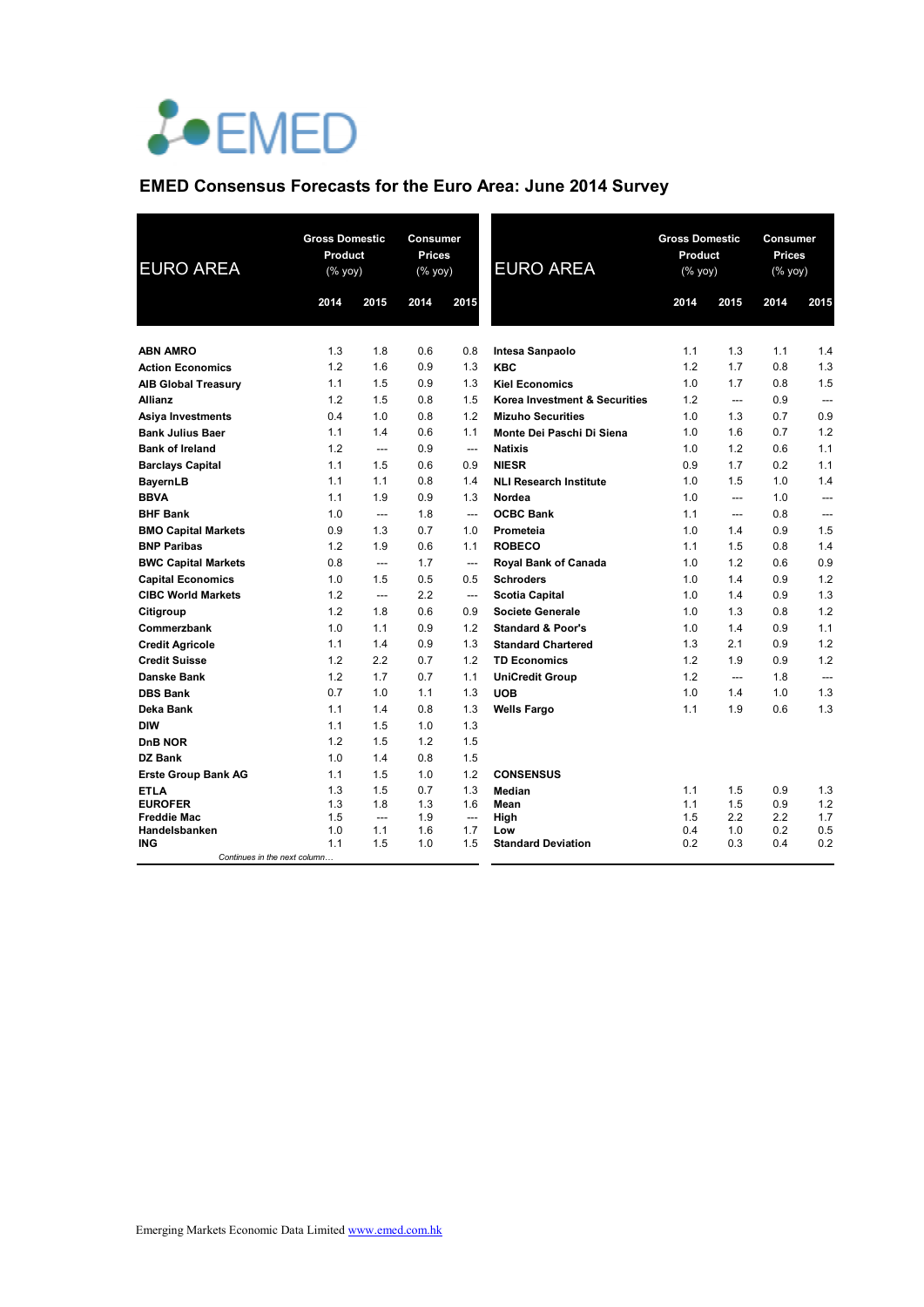

# **EMED Consensus Forecasts for Japan: June 2014 Survey**

| <b>JAPAN</b>                 |      | <b>Gross Domestic</b><br>Product<br>(% yoy) |      | Consumer<br>Prices<br>(% yoy) | <b>JAPAN</b>                  | <b>Gross Domestic</b><br>Product<br>(% yoy) |                | Consumer<br>Prices<br>(% yoy) |                |
|------------------------------|------|---------------------------------------------|------|-------------------------------|-------------------------------|---------------------------------------------|----------------|-------------------------------|----------------|
|                              | 2014 | 2015                                        | 2014 | 2015                          |                               | 2014                                        | 2015           | 2014                          | 2015           |
| <b>ABN AMRO</b>              | 1.6  | 1.4                                         | 2.3  | 1.7                           | <b>ITOCHU Institute</b>       | 1.2                                         | 1.2            | 2.9                           | 2.0            |
| <b>Action Economics</b>      | 1.6  | 1.3                                         | 2.6  | 1.7                           | <b>JCER</b>                   | 0.7                                         | 1.1            | 2.9                           | 1.1            |
| <b>AIB Global Treasury</b>   | 1.5  | 1.5                                         | 2.2  | 1.7                           | <b>KBC</b>                    | 1.6                                         | 1.3            | 2.3                           | 1.8            |
| <b>Allianz</b>               | 1.2  | 1.2                                         | 2.8  | 1.9                           | <b>Kiel Economics</b>         | 1.4                                         | 1.0            | 2.7                           | 1.8            |
| Asiya Investments            | 1.3  | 1.1                                         | 2.5  | 1.5                           | Korea Investment & Securities | 1.4                                         | ---            | 2.8                           | $\overline{a}$ |
| <b>Bank Julius Baer</b>      | 1.1  | 1.3                                         | 2.0  | 1.0                           | <b>Mizuho Securities</b>      | 1.1                                         | 1.5            | 3.1                           | 1.6            |
| Bank of Tokyo-Mitsubishi UFJ | 1.2  | ---                                         | 2.9  | $\overline{\phantom{a}}$      | <b>Moody's Analytics</b>      | 1.0                                         | 1.1            | 2.3                           | 1.4            |
| Barclays Capital             | 1.8  | 1.3                                         | 2.8  | 2.4                           | <b>Natixis</b>                | 1.3                                         | 1.0            | 2.5                           | 1.7            |
| <b>BayernLB</b>              | 1.4  | 1.2                                         | 2.1  | 1.5                           | <b>NIESR</b>                  | 1.3                                         | 1.3            | 2.2                           | 1.5            |
| <b>BBVA</b>                  | 1.1  | 1.3                                         | 2.2  | 1.5                           | <b>NLI Research Institute</b> | 1.3                                         | 0.9            | 2.7                           | 1.6            |
| <b>BHF Bank</b>              | 2.1  | ---                                         | 0.8  | ---                           | Nordea                        | 1.4                                         | ---            | 2.3                           | $\overline{a}$ |
| <b>BMO Capital Markets</b>   | 1.8  | 1.4                                         | 2.7  | 1.8                           | <b>OCBC Bank</b>              | 1.4                                         | $\overline{a}$ | 2.6                           | $\overline{a}$ |
| <b>BNP Paribas</b>           | 1.2  | 0.8                                         | 2.7  | 2.0                           | Prometeia                     | 1.7                                         | 1.7            | 2.4                           | 2.0            |
| <b>BWC Capital Markets</b>   | 1.6  | $\overline{a}$                              | 1.7  | $\overline{\phantom{a}}$      | <b>ROBECO</b>                 | 1.4                                         | 1.2            | 2.6                           | 1.7            |
| <b>Capital Economics</b>     | 1.7  | 1.1                                         | 2.8  | 1.7                           | <b>Royal Bank of Scotland</b> | 1.1                                         | $\overline{a}$ | 3.1                           | $---$          |
| <b>CIBC World Markets</b>    | 2.0  | $\overline{a}$                              | 1.2  | $\overline{a}$                | <b>Schroders</b>              | 1.2                                         | 1.0            | 2.0                           | 1.6            |
| Citigroup                    | 1.4  | 0.9                                         | 2.8  | 1.7                           | <b>Scotia Capital</b>         | 1.4                                         | 1.2            | 2.3                           | 1.9            |
| Commerzbank                  | 1.8  | 1.5                                         | 2.0  | 1.5                           | <b>Societe Generale</b>       | 1.3                                         | 1.7            | 2.6                           | 2.0            |
| <b>Credit Agricole</b>       | 1.6  | 1.2                                         | 2.5  | 1.8                           | <b>Standard &amp; Poor's</b>  | 1.3                                         | 1.2            | 2.4                           | 1.8            |
| <b>Credit Suisse</b>         | 1.3  | 0.7                                         | 2.5  | 0.8                           | <b>Standard Chartered</b>     | 1.4                                         | 1.3            | 2.8                           | 1.6            |
| Daiwa Institute of Research  | 1.0  | 1.5                                         | 3.0  | 1.5                           | <b>TD Economics</b>           | 1.3                                         | 1.2            | 2.5                           | 1.7            |
| <b>Danske Bank</b>           | 1.5  | 1.2                                         | 2.8  | 2.2                           | <b>UOB</b>                    | 2.1                                         | 2.0            | 2.2                           | 1.8            |
| <b>DBS Bank</b>              | 1.4  | 1.0                                         | 2.4  | 1.0                           | <b>Wells Fargo</b>            | 1.8                                         | 1.5            | 2.5                           | 1.7            |
| Deka Bank                    | 0.9  | 0.8                                         | 2.6  | 1.9                           |                               |                                             |                |                               |                |
| <b>DIW</b>                   | 1.5  | 1.6                                         | 1.0  | 0.4                           |                               |                                             |                |                               |                |
| <b>DnB NOR</b>               | 1.3  | 0.7                                         | 2.4  | 1.6                           |                               |                                             |                |                               |                |
| DZ Bank                      | 1.5  | 1.6                                         | 2.5  | 1.8                           | <b>CONSENSUS</b>              |                                             |                |                               |                |
| <b>Erste Group Bank AG</b>   | 1.7  | 1.0                                         | 2.9  | 1.9                           | Median                        | 1.4                                         | 1.2            | 2.5                           | 1.7            |
| <b>Experian Economics</b>    | 1.4  | 1.3                                         | 2.4  | 1.6                           | Mean                          | 1.4                                         | 1.2            | 2.4                           | 1.6            |
| <b>Freddie Mac</b>           | 0.7  | $\overline{a}$                              | 0.2  | $---$                         | High                          | 2.1                                         | 2.0            | 3.1                           | 2.4            |
| <b>ING</b>                   | 1.7  | 1.7                                         | 2.3  | 1.4                           | Low                           | 0.7                                         | 0.7            | 0.2                           | 0.4            |
| Intesa Sanpaolo              | 1.3  | 1.1                                         | 2.9  | 1.9                           | <b>Standard Deviation</b>     | 0.3                                         | 0.3            | 0.6                           | 0.4            |
| Continues in the next column |      |                                             |      |                               |                               |                                             |                |                               |                |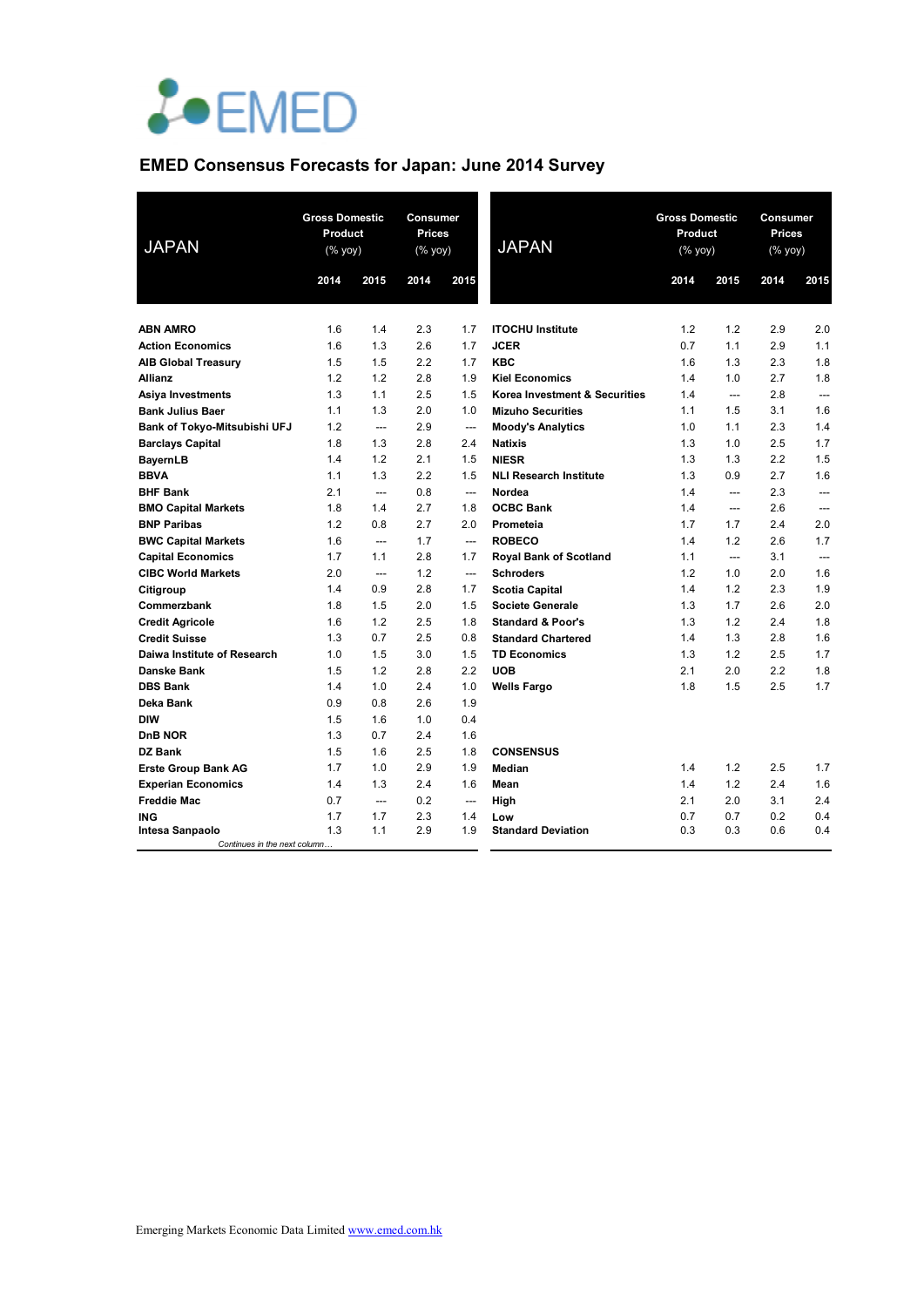

# **EMED Consensus Forecasts for China: June 2014 Survey**

| <b>CHINA</b>                  | <b>Gross Domestic</b><br>Product<br>$(\%$ yoy) |                | Consumer<br><b>Prices</b><br>$(% \overline{y}$ (% yoy) |                          | <b>CHINA</b>                  | <b>Gross Domestic</b><br>Product<br>$(% \mathsf{Y}^{\prime }\mathsf{Y}^{\prime }\mathsf{Y}^{\prime })$ |                | Consumer<br><b>Prices</b><br>$(\sqrt[6]{6}$ yoy) |                |
|-------------------------------|------------------------------------------------|----------------|--------------------------------------------------------|--------------------------|-------------------------------|--------------------------------------------------------------------------------------------------------|----------------|--------------------------------------------------|----------------|
|                               | 2014                                           | 2015           | 2014                                                   | 2015                     |                               | 2014                                                                                                   | 2015           | 2014                                             | 2015           |
| <b>ABN AMRO</b>               | 7.5                                            | 7.0            | 2.2                                                    | 2.8                      | Intesa Sanpaolo               | 7.3                                                                                                    | 7.1            | 2.5                                              | 2.5            |
| <b>Action Economics</b>       | 7.3                                            | 7.3            | 3.0                                                    | 3.1                      | <b>JP Morgan</b>              | 7.2                                                                                                    | $---$          | 2.2                                              | $\overline{a}$ |
| <b>Allianz</b>                | 7.4                                            | 7.2            | 2.5                                                    | 2.7                      | <b>KBC</b>                    | 7.5                                                                                                    | 7.0            | 3.1                                              | 3.0            |
| <b>Asiya Investments</b>      | 7.1                                            | 6.8            | 2.6                                                    | 2.8                      | <b>Kiel Economics</b>         | 7.2                                                                                                    | 7.0            | 2.5                                              | 3.0            |
| <b>Bank Julius Baer</b>       | 7.0                                            | 6.5            | 2.5                                                    | 2.5                      | Korea Investment & Securities | 7.5                                                                                                    | $---$          | 3.0                                              | ---            |
| <b>Bank of East Asia</b>      | 7.4                                            | 7.4            | 2.5                                                    | 3.0                      | <b>Moody's Analytics</b>      | 7.4                                                                                                    | 7.5            | 2.6                                              | 3.4            |
| <b>Barclays Capital</b>       | 7.2                                            | 7.2            | 2.4                                                    | 3.0                      | <b>Natixis</b>                | 7.5                                                                                                    | 7.3            | 2.6                                              | 3.1            |
| <b>BBVA</b>                   | 7.2                                            | 7.0            | 2.6                                                    | 3.3                      | <b>NIESR</b>                  | 7.2                                                                                                    | 7.0            | 2.4                                              | 2.6            |
| <b>BMO Capital Markets</b>    | 7.2                                            | 7.3            | 2.4                                                    | 3.0                      | <b>NLI Research Institute</b> | 7.4                                                                                                    | 7.2            | 2.2                                              | 3.1            |
| <b>BNP Paribas</b>            | 7.3                                            | 6.8            | 2.8                                                    | 3.0                      | Nordea                        | 7.4                                                                                                    | $---$          | 3.5                                              | $\overline{a}$ |
| <b>BWC Capital Markets</b>    | 7.2                                            | $\overline{a}$ | 3.3                                                    | $\overline{\phantom{a}}$ | <b>OCBC Bank</b>              | 7.5                                                                                                    | $---$          | 3.1                                              | $---$          |
| <b>Capital Economics</b>      | 7.3                                            | 7.0            | 3.0                                                    | 3.5                      | <b>Renaissance Capital</b>    | 7.0                                                                                                    | $---$          | 2.5                                              | ---            |
| <b>CICC</b>                   | 7.3                                            | 7.0            | 2.5                                                    | 2.6                      | <b>ROBECO</b>                 | 7.3                                                                                                    | 7.2            | 2.6                                              | 3.0            |
| Citigroup                     | 7.3                                            | 7.0            | 2.6                                                    | 3.2                      | <b>Royal Bank of Scotland</b> | 7.7                                                                                                    | 8.1            | 2.0                                              | 3.1            |
| Commerzbank                   | 7.3                                            | 6.8            | 3.0                                                    | 3.5                      | <b>Schroders</b>              | 7.1                                                                                                    | 6.8            | 2.7                                              | 3.1            |
| <b>Credit Agricole</b>        | 7.4                                            | 7.0            | 2.7                                                    | 3.8                      | <b>Scotia Capital</b>         | 7.3                                                                                                    | 7.0            | 2.6                                              | 3.1            |
| <b>Credit Suisse</b>          | 7.3                                            | 7.8            | 2.7                                                    | 3.5                      | <b>Societe Generale</b>       | 7.1                                                                                                    | 6.8            | 2.6                                              | 2.9            |
| Daiwa Institute of Research   | 7.1                                            | 6.9            | 2.5                                                    | 2.3                      | <b>Standard &amp; Poor's</b>  | 7.4                                                                                                    | 7.2            | 3.0                                              | 3.0            |
| <b>Danske Bank</b>            | 7.4                                            | 7.4            | 2.8                                                    | 3.0                      | <b>Standard Chartered</b>     | 7.4                                                                                                    | 7.0            | 3.3                                              | 3.0            |
| <b>DBS Bank</b>               | 7.5                                            | 7.5            | 3.0                                                    | 3.2                      | <b>UniCredit Group</b>        | 8.0                                                                                                    | $\overline{a}$ | 3.5                                              |                |
| Deka Bank                     | 7.4                                            | 7.4            | 2.0                                                    | 2.6                      | <b>UOB</b>                    | 7.3                                                                                                    | 7.3            | 3.1                                              | 3.0            |
| <b>DIW</b>                    | 7.2                                            | 7.1            | 3.1                                                    | 2.8                      | <b>Wells Fargo</b>            | 7.4                                                                                                    | 7.0            | 2.0                                              | 2.5            |
| DnB NOR                       | 7.3                                            | 7.2            | 3.0                                                    | 3.5                      |                               |                                                                                                        |                |                                                  |                |
| DZ Bank                       | 7.3                                            | 7.2            | 2.4                                                    | 3.5                      |                               |                                                                                                        |                |                                                  |                |
| <b>Erste Group Bank AG</b>    | 7.5                                            | 7.3            | 3.0                                                    | 3.0                      | <b>CONSENSUS</b>              |                                                                                                        |                |                                                  |                |
| <b>Experian Economics</b>     | 7.5                                            | 7.5            | 3.1                                                    | 3.3                      | Median                        | 7.3                                                                                                    | 7.2            | 2.6                                              | 3.0            |
| <b>Freddie Mac</b>            | 7.8                                            | ---            | 4.2                                                    | $---$                    | Mean                          | 7.3                                                                                                    | 7.2            | 2.7                                              | 3.0            |
| Handelsbanken                 | 7.3                                            | 7.0            | 3.2                                                    | ---                      | High                          | 8.0                                                                                                    | 8.1            | 4.2                                              | 3.8            |
| <b>ICBC</b> International     | 7.3                                            | 7.3            | 2.6                                                    | 3.2                      | Low                           | 7.0                                                                                                    | 6.5            | 2.0                                              | 2.3            |
| <b>ING</b>                    | 7.5                                            | 7.5            | 2.3                                                    | 2.3                      | <b>Standard Deviation</b>     | 0.2                                                                                                    | 0.3            | 0.4                                              | 0.3            |
| Continues in the next column. |                                                |                |                                                        |                          |                               |                                                                                                        |                |                                                  |                |